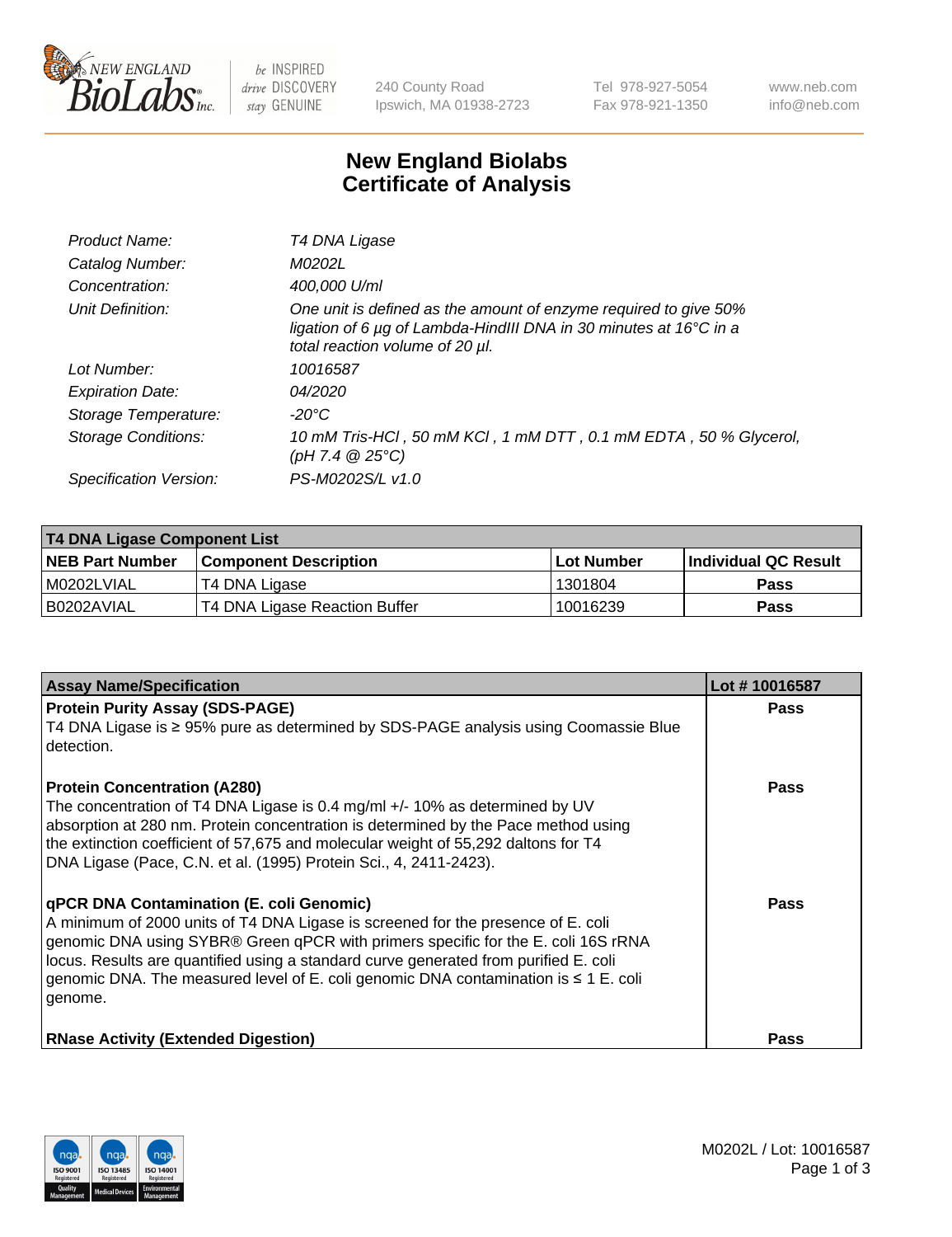

be INSPIRED drive DISCOVERY stay GENUINE

240 County Road Ipswich, MA 01938-2723 Tel 978-927-5054 Fax 978-921-1350

www.neb.com info@neb.com

| <b>Assay Name/Specification</b>                                                                                                                                                                                                                                                                                                                                                                                    | Lot #10016587 |
|--------------------------------------------------------------------------------------------------------------------------------------------------------------------------------------------------------------------------------------------------------------------------------------------------------------------------------------------------------------------------------------------------------------------|---------------|
| A 10 µl reaction in NEBuffer 4 containing 40 ng of a 300 base single-stranded RNA<br>and a minimum of 1 µl of T4 DNA Ligase is incubated at 37°C. After incubation for 16<br>hours, >90% of the substrate RNA remains intact as determined by gel electrophoresis<br>using fluorescent detection.                                                                                                                  |               |
| <b>Non-Specific DNase Activity (16 Hour)</b><br>A 50 µl reaction in NEBuffer 1 containing 1 µg of CIP-treated Lambda-HindIII DNA and<br>a minimum of 2000 units of T4 DNA Ligase incubated for 16 hours at 37°C results in a<br>DNA pattern free of detectable nuclease degradation as determined by agarose gel<br>electrophoresis.                                                                               | <b>Pass</b>   |
| <b>Ligation and Recutting (Terminal Integrity, Digested DNA)</b><br>A 20 µl reaction in 1X T4 DNA Ligase Reaction Buffer containing 2 µg of Lambda<br>DNA-HindIII Digest and a minimum of 4000 units of T4 DNA Ligase incubated for 16<br>hours at 37°C results in >95% ligation of the DNA fragments as determined by agarose<br>gel electrophoresis. Of these ligated fragments, >95% can be recut with HindIII. | <b>Pass</b>   |
| <b>Exonuclease Activity (Radioactivity Release)</b><br>A 50 µl reaction in NEBuffer 1 containing 1 µg of a mixture of single and<br>double-stranded [3H] E. coli DNA and a minimum of 2000 units of T4 DNA Ligase<br>incubated for 4 hours at 37°C releases <0.1% of the total radioactivity.                                                                                                                      | <b>Pass</b>   |
| <b>Single Stranded DNase Activity (FAM-Labeled Oligo)</b><br>A 50 µl reaction in CutSmart® Buffer containing a 20 nM solution of a fluorescent<br>internal labeled oligonucleotide and a minimum of 10,000 units of T4 DNA Ligase<br>incubated for 16 hours at 37°C yields <5% degradation as determined by capillary<br>electrophoresis.                                                                          | <b>Pass</b>   |
| <b>DNase Activity (Labeled Oligo, 3' extension)</b><br>A 50 µl reaction in CutSmart® Buffer containing a 20 nM solution of a fluorescent<br>labeled double-stranded oligonucleotide containing a 3' extension and a minimum of<br>10,000 units of T4 DNA Ligase incubated for 16 hours at 37°C yields <5% degradation<br>as determined by capillary electrophoresis.                                               | <b>Pass</b>   |
| <b>DNase Activity (Labeled Oligo, 5' extension)</b><br>A 50 µl reaction in CutSmart® Buffer containing a 20 nM solution of a fluorescent<br>labeled double-stranded oligonucleotide containing a 5' extension and a minimum of<br>10,000 units of T4 DNA Ligase incubated for 16 hours at 37°C yields <5% degradation<br>as determined by capillary electrophoresis.                                               | <b>Pass</b>   |
| <b>Double Stranded DNase Activity (Labeled Oligo)</b><br>A 50 µl reaction in CutSmart® Buffer containing a 20 nM solution of a fluorescent<br>labeled double-stranded oligonucleotide containing a blunt end and a minimum of                                                                                                                                                                                      | <b>Pass</b>   |